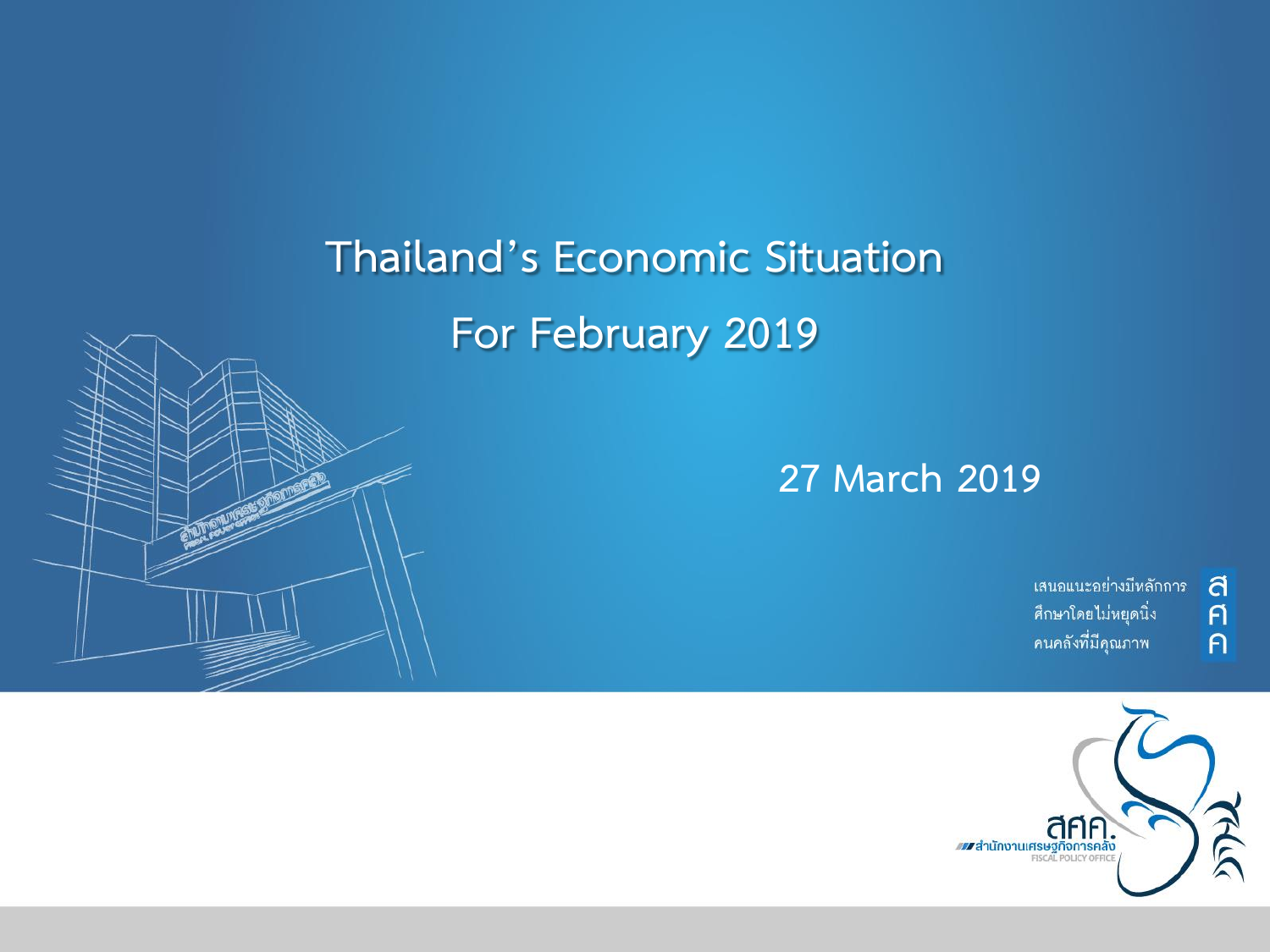F

 $\bigcap$ 



| Growth rate: %YOY                      |       | 2018    |                |                |                | 2017           |                |                |                | 2018           |         |          | 2019       |  |
|----------------------------------------|-------|---------|----------------|----------------|----------------|----------------|----------------|----------------|----------------|----------------|---------|----------|------------|--|
| (Share of GDP)                         | 2017  |         | O <sub>1</sub> | O <sub>2</sub> | O <sub>3</sub> | O <sub>4</sub> | O <sub>1</sub> | O <sub>2</sub> | O <sub>3</sub> | O <sub>4</sub> | Jan     | Feb      | <b>YTD</b> |  |
| Real GDP (%YoY)                        | 4.0%  | 4.1%    | 3.4%           | 3.9%           | 4.5%           | 3.9%           | 5.0%           | 4.7%           | 3.2%           | 3.7%           |         | ٠        | 4.1%       |  |
| Private Consumption (50.7%)            | 3.0%  | 4.6%    | 3.1%           | 2.9%           | 3.4%           | 3.2%           | 3.8%           | 4.1%           | 5.2%           | 5.3%           | ٠       | ٠        | 4.6%       |  |
| Real VAT (%YoY)                        | 3.7%  | 5.6%    | 3.4%           | 1.1%           | 5.9%           | 4.6%           | 4.1%           | 6.0%           | 6.6%           | 5.8%           | 3.1%    | $-0.5%$  | 1.4%       |  |
| %gog SA / %mom SA                      |       |         | 1.9%           | 1.0%           | 1.6%           | 0.2%           | 1.2%           | 2.7%           | 2.3%           | $-0.4%$        | 3.0%    | $-2.0%$  |            |  |
| Imports of consumption goods (%YoY)    | 4.7%  | 8.3%    | 0.2%           | 3.2%           | 5.3%           | 10.0%          | 7.5%           | 11.5%          | 6.1%           | 8.2%           | 4.0%    | $-7.3%$  | $-1.3%$    |  |
| %gog SA / %mom SA                      |       |         | 4.1%           | 0.7%           | 2.3%           | 2.7%           | 1.2%           | 5.0%           | $-2.7%$        | $-3.3%$        | 6.6%    | $-10.6%$ |            |  |
| Passenger car sales (%YoY)             | 23.7% | 15.4%   | 38.7%          | 13.9%          | 11.2%          | 33.9%          | 12.1%          | 23.6%          | 21.2%          | 6.8%           | 17.4%   | 9.2%     | 13.0%      |  |
| %gog SA / %mom SA                      |       |         | 20.9%          | $-1.6%$        | 1.7%           | 11.5%          | 0.0%           | 8.8%           | $-0.1%$        | $-1.2%$        | 14.9%   | $-8.8%$  |            |  |
| Registration of new Motorcycles (%YoY) | 5.5%  | $-2.9%$ | 3.2%           | 8.3%           | 0.2%           | 6.5%           | $-1.7%$        | $-5.8%$        | $-3.7%$        | $-0.2%$        | $-3.1%$ | 0.4%     | $-1.4%$    |  |
| %gog SA / %mom SA                      |       |         | 3.6%           | 3.7%           | $-2.9%$        | 2.0%           | $-4.3%$        | $-0.6%$        | $-0.5%$        | 5.4%           | $-4.6%$ | 0.7%     |            |  |
| Consumer Confidence Index (level)      | 64.0  | 67.8    | 64.2           | 64.3           | 62.4           | 65.2           | 66.7           | 67.5           | 69.6           | 67.4           | 67.7    | 69.0     | 68.4       |  |
| Real farm income (FPO) (%YoY)          | 1.5%  | 0.4%    | 18.1%          | 14.8%          | 2.4%           | $-8.6%$        | $-2.7%$        | 3.4%           | $-1.7%$        | 2.3%           | 5.2%    | 3.5%     | 4.4%       |  |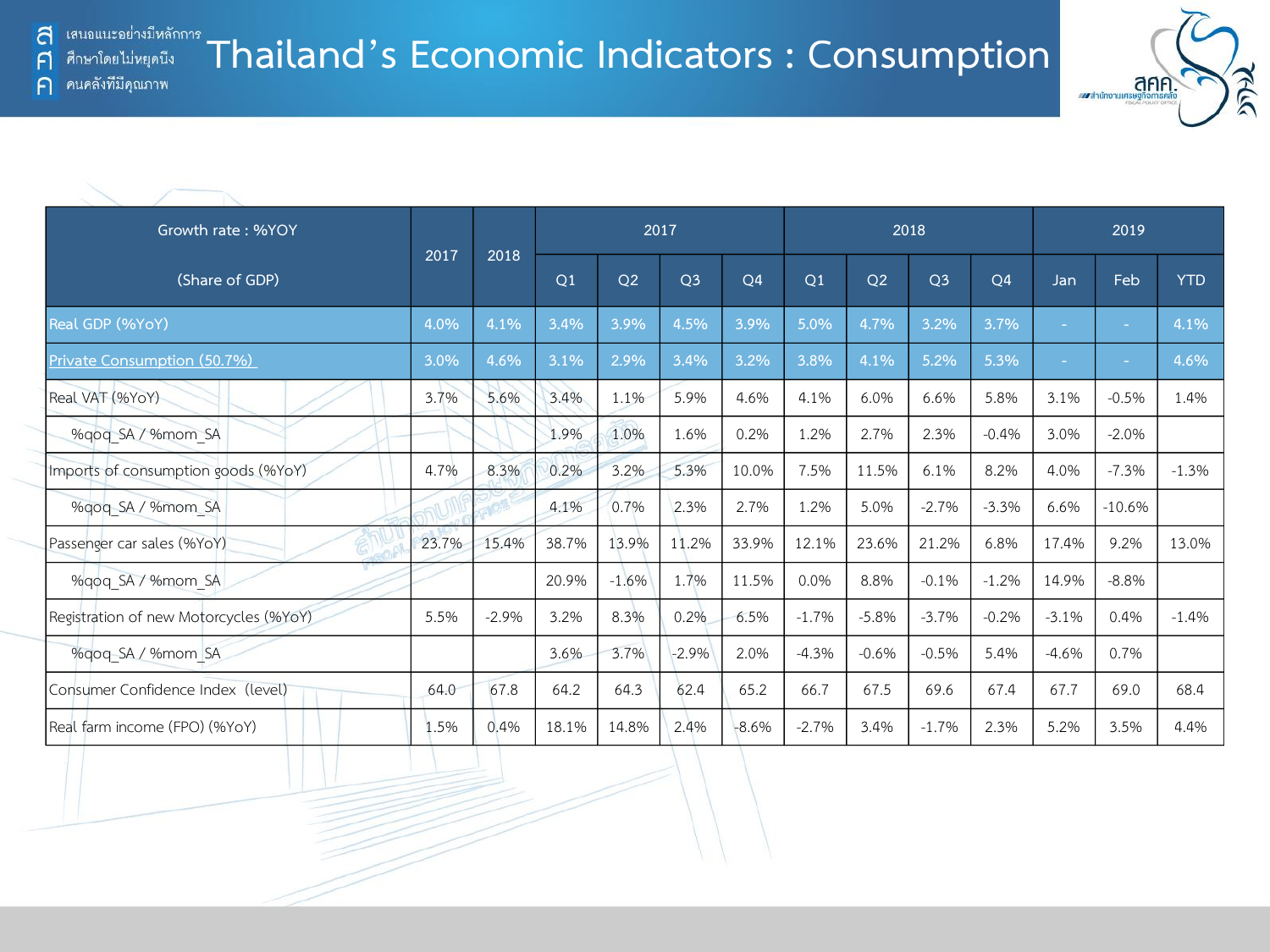## **Thailand's Economic Indicators : Investment**



| Growth rate: %YoY                             |         |       |         |         | 2017           |           |       |                | 2018           |                |         | 2019     |            |
|-----------------------------------------------|---------|-------|---------|---------|----------------|-----------|-------|----------------|----------------|----------------|---------|----------|------------|
| (Share of GDP)                                | 2017    | 2018  | Q1      | Q2      | Q <sub>3</sub> | <b>O4</b> | Q1    | O <sub>2</sub> | Q <sub>3</sub> | Q <sub>4</sub> | Jan     | Feb      | <b>YTD</b> |
| Private investment (17.8%)                    | 2.9%    | 3.9%  | $-1.1%$ | 3.0%    | 2.5%           | 2.4%      | 3.1%  | 3.1%           | 3.8%           | 5.5%           |         |          | 3.9%       |
| Private investment in equipment (14.3%)       | 3.9%    | 4.2%  | $-0.4%$ | 2.9%    | 4.3%           | 4.6%      | 4.5%  | 4.3%           | 3.4%           | 4.6%           |         |          | 4.2%       |
| Private investment in construction (3.5%)     | $-2.1%$ | 2.9%  | $-4.2%$ | 3.4%    | $-1.4%$        | $-5.1%$   | 1.2%  | 2.1%           | 4.6%           | 3.4%           |         |          | 2.9%       |
| Private Investment in Equipment Indicators    |         |       |         |         |                |           |       |                |                |                |         |          |            |
| Imports of capital goods (volume) (%YoY)      | 6.3%    | 3.5%  | 1.2%    | 9.8%    | 8.4%           | 6.2%      | 9.1%  | 5.6%           | $-0.9%$        | 0.7%           | $-3.7%$ | $-21.7%$ | $-12.7%$   |
| %qoq SA / %mom SA                             |         |       | 1.4%    | 1.8%    | 3.3%           | $-0.6%$   | 3.9%  | $-0.8%$        | $-3.2%$        | 0.2%           | $-0.3%$ | $-12.3%$ |            |
| Commercial car sales (%YoY)                   | 7.5%    | 22.2% | 5.3%    | 2.2%    | 12.8%          | 9.5%      | 13.0% | 28.2%          | 22.8%          | 25.0%          | 17.3%   | 9.0%     | 12.9%      |
| %qoq SA / %mom SA                             |         |       | 4.9%    | 0.3%    | 5.3%           | $-0.8%$   | 7.6%  | 14.0%          | 0.8%           | 1.3%           | 0.5%    | $-3.2\%$ |            |
| Private Investment in Construction Indicators |         |       |         |         |                |           |       |                |                |                |         |          |            |
| Real estate tax collection (%YoY)             | $-0.9%$ | 13.7% | $-9.7%$ | $-8.4%$ | 12.3%          | 3.1%      | 14.8% | 16.8%          | 14.9%          | 9.4%           | 15.2%   | 7.4%     | 11.2%      |
| %qoq SA / %mom SA                             |         |       | $-3.4%$ | 3.1%    | 6.2%           | $-2.0%$   | 7.0%  | 4.7%           | 4.8%           | $-6.7%$        | 9.8%    | $-4.3%$  |            |
| Cement sales (%YoY)                           | 1.3%    | 4.9%  | 0.5%    | $-1.6%$ | 3.5%           | 3.1%      | 1.6%  | 4.0%           | 8.8%           | 5.6%           | 5.5%    | $-3.0%$  | 1.3%       |
| %qoq SA / %mom SA                             |         |       | 2.3%    | $-2.8%$ | 0.9%           | 2.8%      | 0.5%  | $-0.1%$        | 5.7%           | $-0.5%$        | 5.2%    | $-7.8%$  |            |
| Construction Materials Index (CMI) (%YoY)     | 1.9%    | 2.6%  | 2.0%    | $-1.0%$ | 3.0%           | 3.6%      | 2.8%  | 3.6%           | 3.2%           | 1.0%           | $-0.3%$ | $-0.1%$  | $-0.2%$    |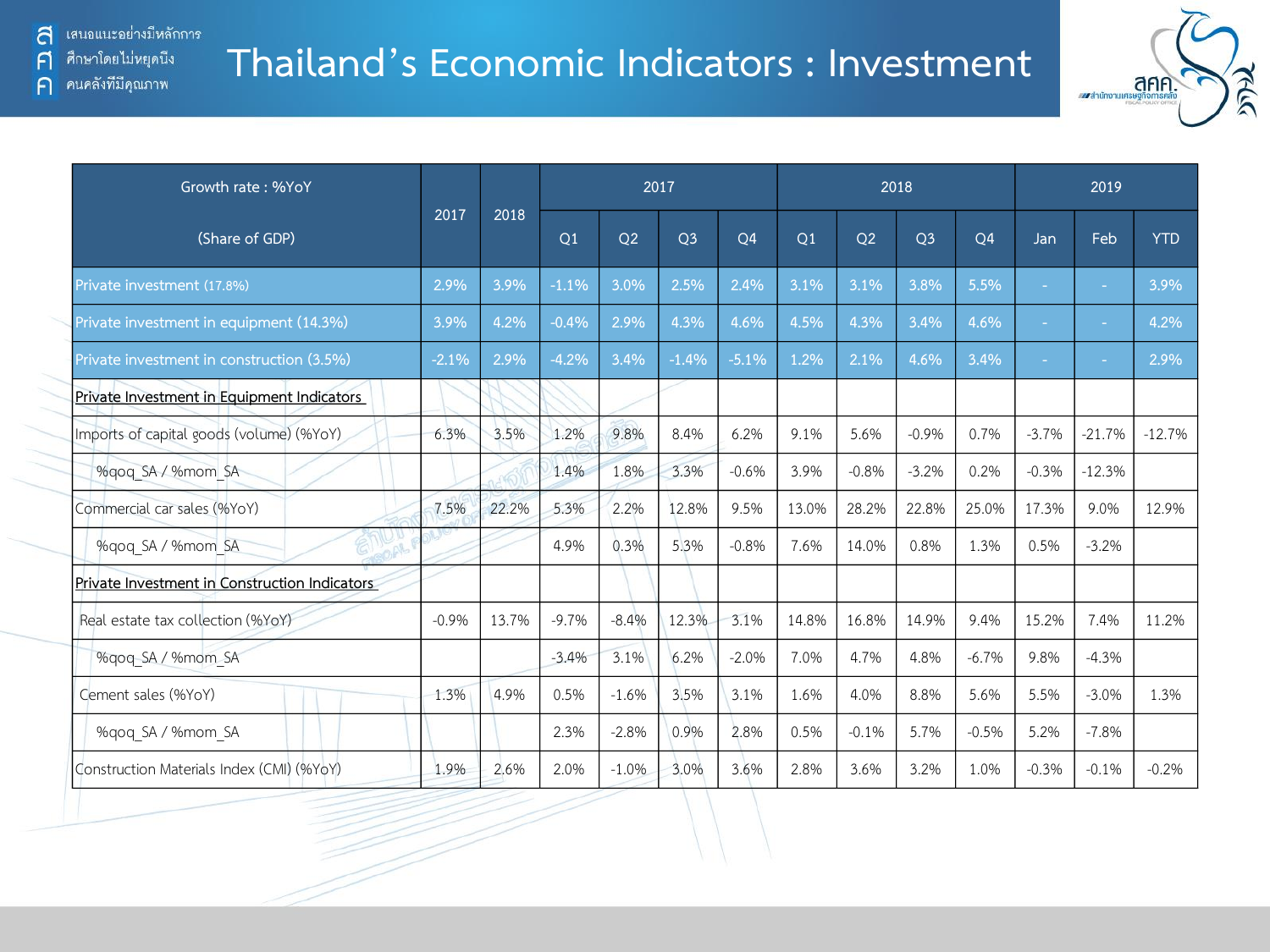คนคลังที่มีคุณภาพ

F

 $\bigcap$ 





|                               |               |               |                    |                    | <b>FY2018</b>                 |                    | <b>FY2019</b>      |       |       |             |  |  |  |
|-------------------------------|---------------|---------------|--------------------|--------------------|-------------------------------|--------------------|--------------------|-------|-------|-------------|--|--|--|
| Expenditure                   | <b>FY2017</b> | <b>FY2018</b> | Q1/<br><b>FY18</b> | Q2/<br><b>FY18</b> | Q <sub>3</sub><br><b>FY18</b> | Q4/<br><b>FY18</b> | Q1/<br><b>FY19</b> | Jan   | Feb   | <b>FYTD</b> |  |  |  |
| 1. Current Year FY2019        | 2,686.6       | 2,792.1       | 897.8              | 572.8              | 695.6                         | 625.9              | 897.8              | 286.5 | 182.1 | 1,361.5     |  |  |  |
| %YoY                          | 4.2%          | 3.9%          | 2.5%               | $-0.7%$            | 11.3%                         | 2.8%               | 2.5%               | 26.3% | 23.8% | 7.1%        |  |  |  |
| Disbursement Rate (%)         | 91.9%         | 91.5%         | 29.4%              | 18.8%              | 22.8%                         | 20.5%              | 29.4%              | 9.6%  | 6.1%  | 45.4%       |  |  |  |
| 2. Carry Over                 | 204.0         | 215.1         | 69.7               | 57.9               | 42.8                          | 44.7               | 69.7               | 18.4  | 18.1  | 107.3       |  |  |  |
| 3. Total Expenditures $(1+2)$ | 2,890.5       | 3,007.2       | 967.5              | 630.7              | 738.4                         | 670.6              | 967.5              | 304.9 | 200.2 | 1,468.8     |  |  |  |
| %YoY                          | 3.0%          | 4.0%          | $-0.2%$            | $-0.9%$            | 13.3%                         | 5.9%               | $-0.2%$            | 24.7% | 20.6% | 6.6%        |  |  |  |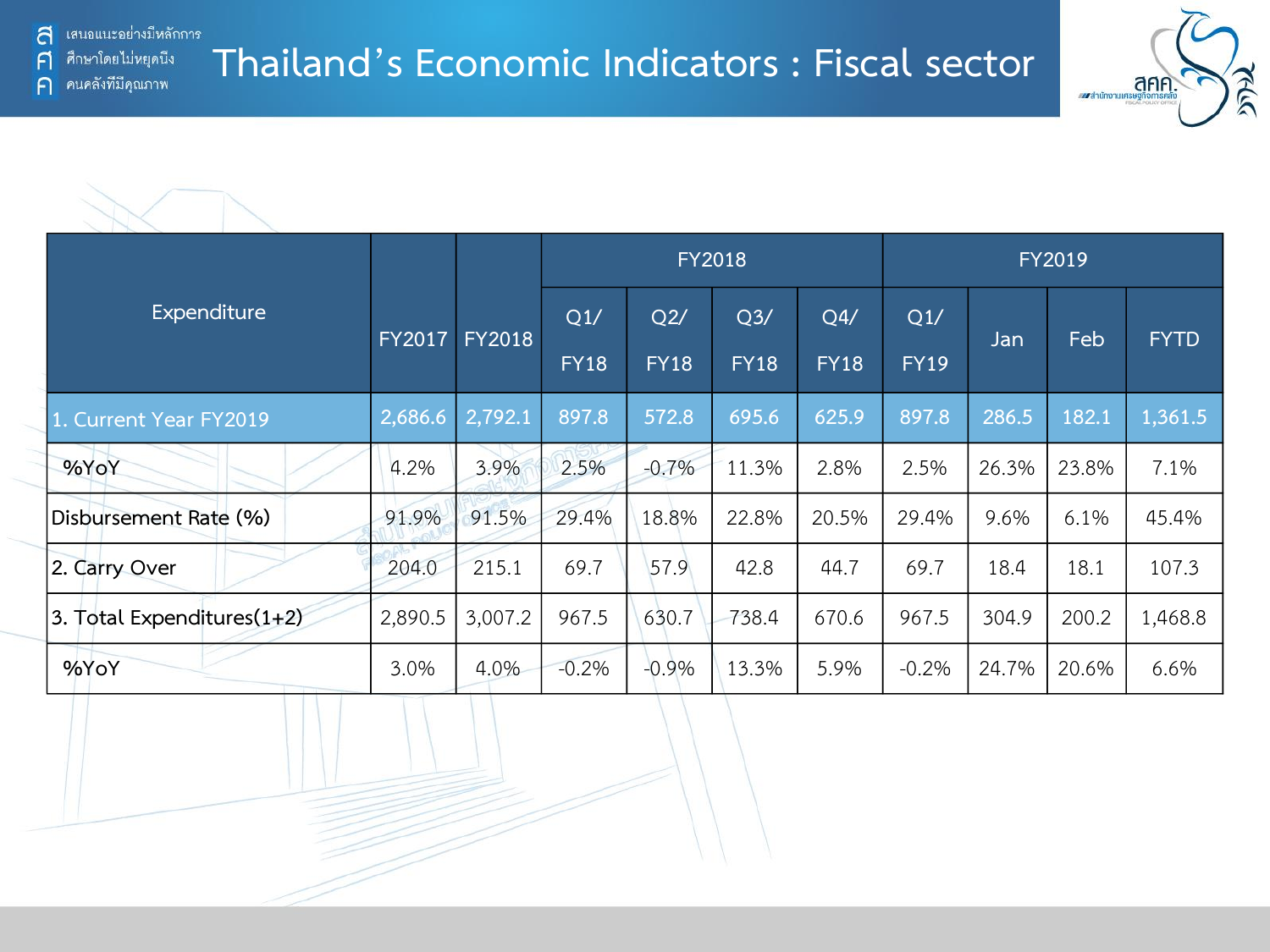้ เสนอแนะอย่างมีหลักการ a ศึกษาโดยไม่หยุดนึง

คนคลังที่มีคุณภาพ

F

 $\bigcap$ 

**Thailand's Economic Indicators : Fiscal sector**



| Expenditure                 |         |         |             | FY2018      |             |             | FY2019      |            |       |             |  |  |  |
|-----------------------------|---------|---------|-------------|-------------|-------------|-------------|-------------|------------|-------|-------------|--|--|--|
| (Unit: Billion Baht)        | FY2017  | FY2018  | Q1/         | Q2/         | Q3/         | Q4/         | Q1/         | <b>Jan</b> | Feb   | <b>FYTD</b> |  |  |  |
|                             |         |         | <b>FY18</b> | <b>FY18</b> | <b>FY18</b> | <b>FY18</b> | <b>FY19</b> |            |       |             |  |  |  |
| 1. Current Year FY2019      | 2,686.6 | 2,792.1 | 897.8       | 572.8       | 695.6       | 625.9       | 897.8       | 286.5      | 182.1 | 1,361.5     |  |  |  |
| %YoY                        | 4.2%    | 3.9%    | 2.5%        | $-0.7%$     | 11.3%       | 2.8%        | 2.5%        | 26.3%      | 23.8% | 7.1%        |  |  |  |
| Disbursement Rate (%)       | 91.9%   | 91.5%   | 29.4%       | 18.8%       | 22.8%       | 20.5%       | 29.4%       | 9.6%       | 6.1%  | 45.4%       |  |  |  |
| <b>Current Expenditure</b>  | 2,305.8 | 2,411.8 | 810.6       | 479.2       | 603.7       | 518.3       | 810.6       | 256.4      | 152.7 | 1,226.8     |  |  |  |
| %YoY                        | 4.1%    | 4.6%    | 3.4%        | 0.3%        | 11.5%       | 3.1%        | 3.4%        | 28.0%      | 28.3% | 8.6%        |  |  |  |
| G)<br>Disbursement Rate (%) | 98.6%   | 96.1%   | 32.3%       | 19.1%       | 24.0%       | 20.6%       | 32.3%       | 10.9%      | 6.5%  | 52.1%       |  |  |  |
| Capital Expenditure         | 380.8   | 380.3   | 87.2        | 93.6        | 91.9        | 107.6       | 87.2        | 30.1       | 29.4  | 134.7       |  |  |  |
| %YoY                        | 4.4%    | $-0.1%$ | $-5.4%$     | $-5.2%$     | 10.0%       | 1.3%        | $-5.4%$     | 13.8%      | 4.7%  | $-4.9%$     |  |  |  |
| Disbursement Rate (%)       | 65.3%   | 70.5%   | 16.2%       | 17.3%       | 17.0%       | 19.9%       | 16.2%       | 4.7%       | 4.5%  | 20.8%       |  |  |  |
| 2. Carry Over               | 204.0   | 215.1   | 69.7        | 57.9        | 42.8        | 44.7        | 69.7        | 18.4       | 18.1  | 107.3       |  |  |  |
| Total Expenditures (1+2)    | 2,890.5 | 3,007.2 | 967.5       | 630.7       | 738.4       | 670.6       | 967.5       | 304.9      | 200.2 | 1,468.8     |  |  |  |
| %YoY                        | 3.0%    | 4.0%    | $-0.2%$     | $-0.9%$     | 13.3%       | 5.9%        | $-0.2%$     | 24.7%      | 20.6% | 6.6%        |  |  |  |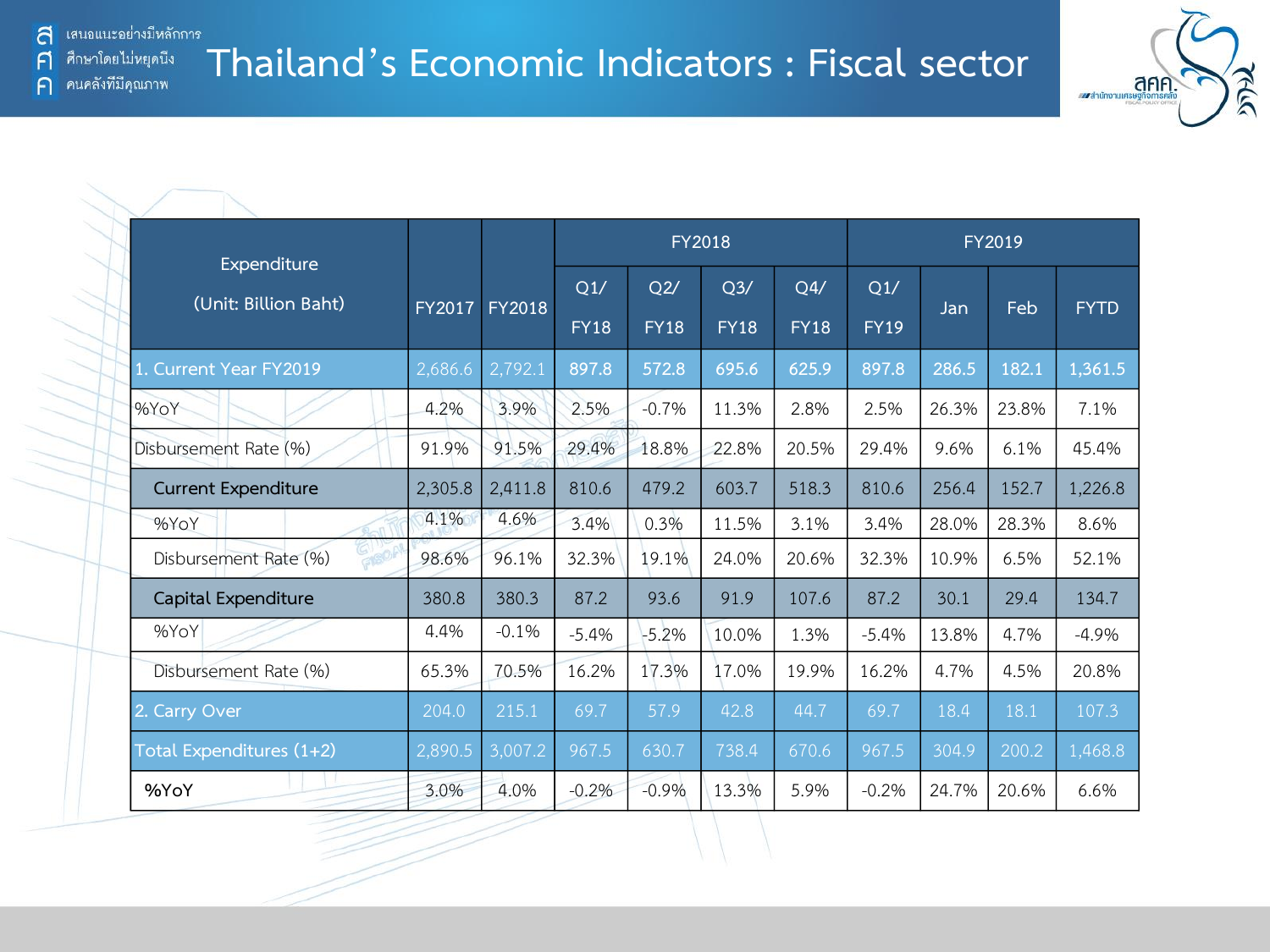คนคลังที่มีคุณภาพ

F

 $\bigcap$ 



| Export                                    | 2017<br>Share |         |         |         |          | 2018           |         |         | 2017    |                |         |          | 2018     |          | 2019 |  | <b>YTD</b> |
|-------------------------------------------|---------------|---------|---------|---------|----------|----------------|---------|---------|---------|----------------|---------|----------|----------|----------|------|--|------------|
|                                           |               |         |         | Q1      | Q2       | Q <sub>3</sub> | Q4      | Q1      | Q2      | Q <sub>3</sub> | Q4      | Jan      | Feb      |          |      |  |            |
| Real Exports of Goods (56.0%)             |               | 4.1%    | 4.1%    | 2.8%    | 4.9%     | 8.5%           | 6.6%    | 7.2%    | 9.5%    | $-0.5%$        | 0.8%    |          |          |          |      |  |            |
| Value \$ term (Custom Dep.) %YoY          |               | 9.9%    | 6.7%    | 4.8%    | 10.7%    | 12.3%          | 11.6%   | 11.7%   | 10.9%   | 3.0%           | 2.0%    | $-5.6%$  | 5.9%     | 0.2%     |      |  |            |
| Price \$ term (Ministry of Commerce) %YoY |               | 3.6%    | 3.4%    | 4.7%    | 3.8%     | 2.8%           | 3.5%    | 4.3%    | 4.7%    | 4.5%           | 3.0%    | 0.2%     | 0.4%     | 0.3%     |      |  |            |
| Volume \$ term (MOF) %YoY                 |               | 6.0%    | 3.2%    | 6.7%    | 1.0%     | 7.7%           | 8.5%    | 6.9%    | 6.7%    | 6.1%           | 0.0%    | $-5.8%$  | 5.5%     | $-0.1%$  |      |  |            |
| <b>Real Exports of Major Goods</b>        |               |         |         |         |          |                |         |         |         |                |         |          |          |          |      |  |            |
| Electronic Goods %YoY                     | 15.2%         | 13.6%   | 4.4%    | 9.0%    | 15.7%    | 11.3%          | 18.2%   | 16.5%   | 10.1%   | 1.8%           | $-7.8%$ | $-8.5%$  | $-10.2%$ | $-9.3%$  |      |  |            |
| Volume \$ term %YoY                       |               | 13.7%   | 1.7%    | 14.0%   | 8.9%     | 16.2%          | 11.7%   | 18.0%   | 14.0%   | 6.7%           | $-1.1%$ | $-9.8%$  | $-11.3%$ | $-10.5%$ |      |  |            |
| Vehicle %YoY                              | 14.9%         | 5.5%    | 10.0%   | 20.3%   | $-0.3%$  | 2.8%           | 2.2%    | 18.0%   | 20.3%   | 16.3%          | 8.8%    | $-9.6%$  | $-15.2%$ | $-12.6%$ |      |  |            |
| Volume \$ term %YoY                       |               | 4.6%    | 8.8%    | 18.5%   | $-1.2%$  | 1.9%           | 1.5%    | 16.8%   | 18.5%   | 14.5%          | 7.4%    | $-10.0%$ | $-15.2%$ | $-12.8%$ |      |  |            |
| Electrical Appliance %YoY                 | 9.6%          | 6.3%    | 3.4%    | 4.6%    | 9.9%     | 9.3%           | 3.9%    | 2.5%    | 4.6%    | 3.8%           | 4.1%    | 2.5%     | 1.5%     | 2.0%     |      |  |            |
| Volume \$ term %YoY                       |               | 4.0%    | 0.8%    | $-0.3%$ | 9.6%     | 7.6%           | 0.6%    | $-1.7%$ | $-0.3%$ | 0.4%           | 2.5%    | 2.5%     | 1.4%     | 1.9%     |      |  |            |
| Agriculture %YoY                          | 9.2%          | 17.8%   | 0.9%    | 0.4%    | 17.5%    | 18.4%          | 24.6%   | 11.8%   | 0.4%    | 6.2%           | 1.3%    | $-2.0%$  | $-5.6%$  | $-3.7%$  |      |  |            |
| Volume \$ term %YoY                       |               | 7.3%    | $-5.1%$ | $-9.5%$ | 7.0%     | 10.6%          | 13.8%   | $-0.8%$ | $-9.5%$ | $-2.4%$        | $-2.4%$ | $-3.2%$  | $-6.5%$  | $-4.8%$  |      |  |            |
| Agro-Industry %YoY                        | 7.1%          | $-0.8%$ | 4.8%    | 7.6%    | $-5.5%$  | $-0.1%$        | 2.9%    | $-0.7%$ | 7.6%    | 6.2%           | 3.7%    | $-4.3%$  | 5.5%     | 0.5%     |      |  |            |
| Volume \$ term %YoY                       |               | $-8.2%$ | 4.6%    | 3.1%    | $-11.5%$ | $-7.7%$        | $-5.1%$ | $-8.4%$ | 3.1%    | 5.3%           | 5.6%    | $-3.0%$  | 6.7%     | 1.7%     |      |  |            |
| Mineral and Fuel %YoY                     | 4.4%          | 29.3%   | 28.2%   | 38.3%   | 42.7%    | 30.9%          | 23.9%   | 24.7%   | 38.3%   | 29.7%          | 29.8%   | $-12.0%$ | $-1.3%$  | $-7.2%$  |      |  |            |
| Volume \$ term %YoY                       |               | 5.6%    | 5.4%    | 17.1%   | 4.2%     | 4.0%           | 7.5%    | 6.4%    | 17.1%   | 8.3%           | $-2.1%$ | $-7.7%$  | $-2.8%$  | $-5.5%$  |      |  |            |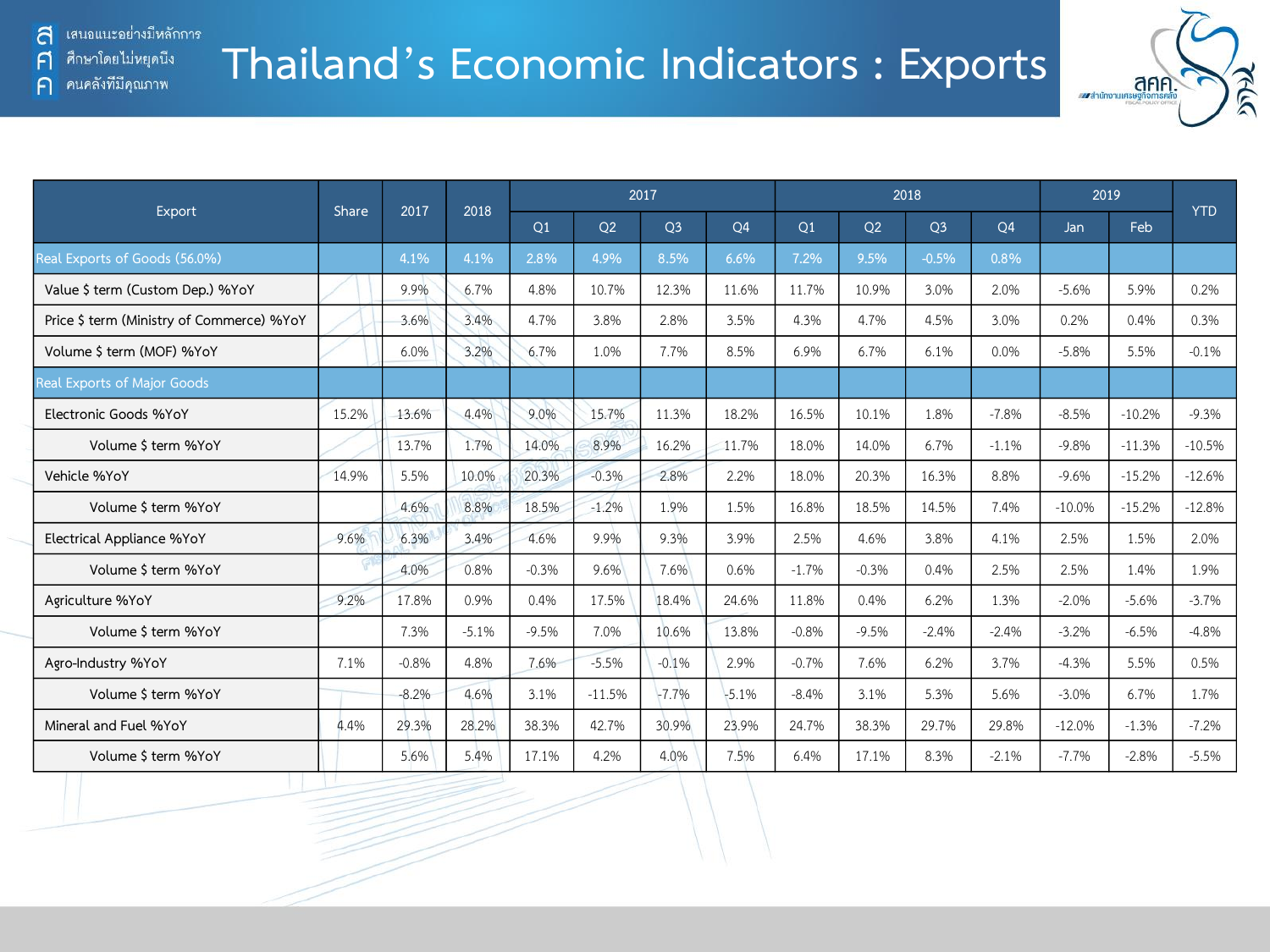์ ศึกษาโดยไม่หยุดนึง  $\mathsf{F}$ 

 $\frac{1}{2}$ 

ค คนคลังที่มีคุณภาพ

## **Exports by Destination**



| Export              | Share  | 2017    | 2018    |                | 2017           |       |          | 2018           |                |          | 2019     |            |
|---------------------|--------|---------|---------|----------------|----------------|-------|----------|----------------|----------------|----------|----------|------------|
|                     |        |         |         | Q <sub>3</sub> | Q <sub>4</sub> | Q1    | Q2       | Q <sub>3</sub> | Q <sub>4</sub> | Jan      | Feb      | <b>YTD</b> |
| <b>Total Export</b> | 100.0% | 9.9%    | 6.7%    | 12.3%          | 11.6%          | 11.7% | 10.9%    | 3.0%           | 2.0%           | $-5.6%$  | 5.9%     | 0.2%       |
| China               | 12.0%  | 24.0%   | 2.3%    | 22.0%          | 14.1%          | 2.6%  | 15.8%    | $-2.8%$        | $-4.6%$        | $-16.7%$ | $-1.5%$  | $-9.2%$    |
| U.S.A               | 11.1%  | 8.5%    | 5.4%    | 8.3%           | 10.7%          | 9.1%  | 6.7%     | 0.0%           | 6.7%           | 8.3%     | 97.3%    | 51.8%      |
| Japan               | 9.9%   | 7.7%    | 13.0%   | 10.4%          | 9.1%           | 24.7% | 11.3%    | 8.7%           | 8.4%           | 0.9%     | $-11.4%$ | $-5.8%$    |
| EU                  | 9.0%   | 8.1%    | 5.0%    | 6.8%           | 11.3%          | 10.6% | 11.2%    | 2.5%           | $-3.7%$        | $-4.8%$  | $-12.2%$ | $-8.5%$    |
| Australia           | 5.1%   | 3.5%    | 2.9%    | 0.3%           | 17.4%          | 13.8% | 10.3%    | $-3.3%$        | $-7.2%$        | $-6.5%$  | $-12.7%$ | $-9.7%$    |
| Hong Kong           | 5.0%   | 7.2%    | 1.8%    | 7.7%           | 2.8%           | 1.4%  | 9.5%     | 2.7%           | $-6.2%$        | $-15.3%$ | $-12.0%$ | $-13.4%$   |
| Vietnam             | 5.1%   | 22.9%   | 11.8%   | 25.8%          | 17.7%          | 18.5% | 6.7%     | 13.1%          | 10.1%          | $-9.1%$  | 21.1%    | 4.5%       |
| Malaysia            | 4.6%   | 7.4%    | 12.4%   | 10.0%          | 16.5%          | 15.4% | 12.1%    | 19.3%          | 3.5%           | $-2.0%$  | $-0.2%$  | $-1.2%$    |
| Middle East         | 3.4%   | $-1.8%$ | $-5.0%$ | 5.0%           | 7.1%           | 10.8% | $-10.3%$ | $-5.4%$        | $-13.7%$       | $-8.3%$  | $-14.3%$ | $-11.5%$   |
| Indonesia           | 4.0%   | 8.2%    | 13.9%   | 2.6%           | 20.2%          | 20.1% | 9.7%     | 17.5%          | 8.7%           | $-5.3%$  | $-9.8%$  | $-7.6%$    |
| Singapore           | 3.7%   | 0.8%    | 13.6%   | $-0.1%$        | $-1.9%$        | 12.3% | $-7.6%$  | 24.9%          | 29.2%          | $-19.1%$ | 42.9%    | 8.4%       |
| Philippines         | 3.1%   | 8.6%    | 13.7%   | 8.6%           | 18.8%          | 14.0% | 23.2%    | 23.3%          | $-3.2%$        | $-5.7%$  | $-11.6%$ | $-8.6%$    |
| Africa              | 3.0%   | 10.9%   | 9.7%    | 19.7%          | 20.3%          | 20.7% | 20.1%    | 4.1%           | $-2.9%$        | $-4.5%$  | $-4.2%$  | $-4.3%$    |
| India               | 3.0%   | 25.7%   | 17.3%   | 27.4%          | 46.3%          | 31.7% | 27.3%    | 13.8%          | $-0.2%$        | 3.1%     | $-6.1%$  | $-1.7%$    |
| South Korea         | 1.9%   | 14.4%   | 4.9%    | 11.8%          | 0.7%           | 5.3%  | 11.1%    | 2.1%           | 0.8%           | 2.6%     | $-3.3%$  | $-0.5%$    |
| Taiwan              | 1.6%   | 19.0%   | $-1.3%$ | 24.9%          | 11.9%          | 11.4% | 1.5%     | $-11.2%$       | $-5.5%$        | $-15.5%$ | $-12.9%$ | $-14.2%$   |
| PS. ASEAN-9         | 27.1%  | 8.9%    | 14.7%   | 9.6%           | 11.2%          | 14.8% | 12.8%    | 22.3%          | 9.4%           | $-4.1%$  | 1.4%     | $-1.4%$    |
| PS. ASEAN-5         | 15.5%  | 6.1%    | 13.4%   | 5.2%           | 13.2%          | 15.7% | 8.2%     | 21.0%          | 9.0%           | $-7.4%$  | 2.8%     | $-2.5%$    |
| PS. Indochina-4     | 11.6%  | 12.9%   | 16.6%   | 16.3%          | 8.9%           | 13.6% | 19.8%    | 24.2%          | 9.9%           | 0.6%     | $-0.4%$  | 0.1%       |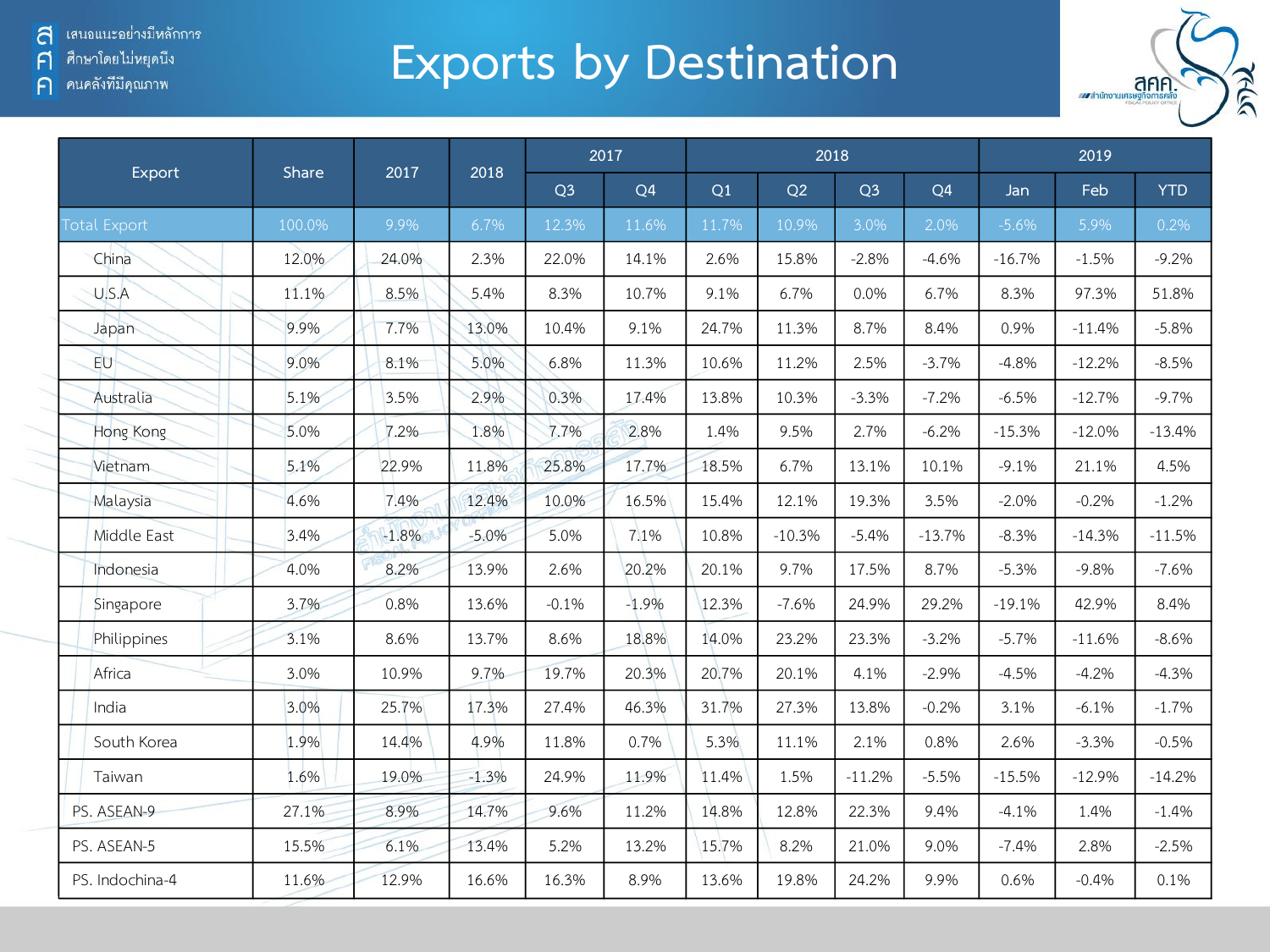คนคลังที่มีคุณภาพ

F

 $\bigcap$ 

## **Thailand's Economic Indicators : Imports**



|                                                          |              |       | 2017<br>2018 |                | 2017  |       |       | 2018           |         | 2019    |          |            |
|----------------------------------------------------------|--------------|-------|--------------|----------------|-------|-------|-------|----------------|---------|---------|----------|------------|
| Import                                                   | <b>Share</b> |       |              | Q <sub>3</sub> | Q4    | Q1    | Q2    | Q <sub>3</sub> | Q4      | Jan     | Feb      | <b>YTD</b> |
| Real Imports of Goods (56.02%)                           |              | 1.3%  | 10.7%        | $-3.5%$        | 5.7%  | 3.9%  | 12.8% | 16.1%          | 10.1%   |         |          |            |
| Value \$ term (Custom Dep.) %YoY                         |              | 14.1% | 12.5%        | 13.8%          | 14.1% | 16.6% | 13.9% | 14.5%          | 5.8%    | 14.0%   | $-10.0%$ | 2.2%       |
| Price \$ term (Ministry of Commerce) %YoY                |              | 5.5%  | 5.6%         | 3.8%           | 5.8%  | 6.6%  | 7.2%  | 6.2%           | 2.7%    | $-0.4%$ | 0.4%     | 0.0%       |
| Volume \$ term (ann.) %YoY                               |              | 8.1%  | 6.5%         | 9.6%           | 7.9%  | 9.4%  | 6.2%  | 7.8%           | 3.0%    | 14.5%   | $-10.4%$ | 2.3%       |
| <b>Import of Major Goods</b>                             |              |       |              |                |       |       |       |                |         |         |          |            |
| Raw Materials %YoY                                       | 40.2%        | 18.7% | 9.7%         | 18.5%          | 15.1% | 16.2% | 8.4%  | 17.2%          | $-2.1%$ | 7.5%    | $-13.3%$ | $-2.7%$    |
| Volume \$ term %YoY                                      |              | 14.1% | 5.2%         | 15.9%          | 8.0%  | 6.4%  | 3.9%  | 14.0%          | $-3.4%$ | 7.3%    | $-2.9%$  | 2.6%       |
| Less Raw Gold %YoY                                       | 35.6%        | 13.0% | 10.6%        | 10.3%          | 11.6% | 15.5% | 10.1% | 10.4%          | 7.0%    | 8.5%    | $-8.0%$  | 0.5%       |
| Volume \$ term %YoY                                      |              | 8.8%  | 5.8%         | 6.6%           | 7.6%  | 5.6%  | 5.6%  | 5.7%           | 6.3%    | 8.2%    | 5.3%     | 6.9%       |
| Capital Goods %YoY                                       | 25.7%        | 8.0%  | 5.3%         | 9.1%           | 8.0%  | 12.3% | 7.9%  | 0.2%           | 1.7%    | $-2.9%$ | $-21.2%$ | $-12.1%$   |
| Volume \$ term %YoY                                      |              | 6.3%  | 3.5%         | 8.4%           | 6.2%  | 9.1%  | 5.6%  | $-0.9%$        | 0.7%    | $-3.7%$ | $-21.7%$ | $-12.7%$   |
| Capital Goods Excluding Aircraft, Ship and<br>Train %YoY | 24.0%        | 5.3%  | 8.8%         | 7.7%           | 6.7%  | 9.3%  | 14.5% | 6.3%           | 5.7%    | 2.1%    | $-5.8%$  | $-1.6%$    |
| Volume \$ term %YoY                                      |              | 3.5%  | 6.8%         | 6.9%           | 4.7%  | 5.9%  | 12.1% | 5.0%           | 4.7%    | 1.4%    | $-6.0%$  | $-2.1%$    |
| Fuel %YoY                                                | 16.9%        | 25.6% | 39.4%        | 18.9%          | 28.8% | 28.5% | 45.4% | 50.6%          | 33.9%   | 4.8%    | 17.8%    | 10.9%      |
| Volume \$ term %YoY                                      |              | 0.4%  | 11.5%        | 1.7%           | 2.7%  | 6.9%  | 9.1%  | 10.5%          | 18.7%   | 9.8%    | 15.6%    | 12.6%      |
| Consumer Goods %YoY                                      | 11.1%        | 6.4%  | 10.0%        | 7.2%           | 13.2% | 11.0% | 13.8% | 6.9%           | 8.4%    | 4.0%    | $-7.4%$  | $-1.4%$    |
| Volume \$ term %YoY                                      |              | 4.7%  | 8.3%         | 5.3%           | 10.0% | 7.5%  | 11.5% | 6.1%           | 8.2%    | 4.0%    | $-7.3%$  | $-1.3%$    |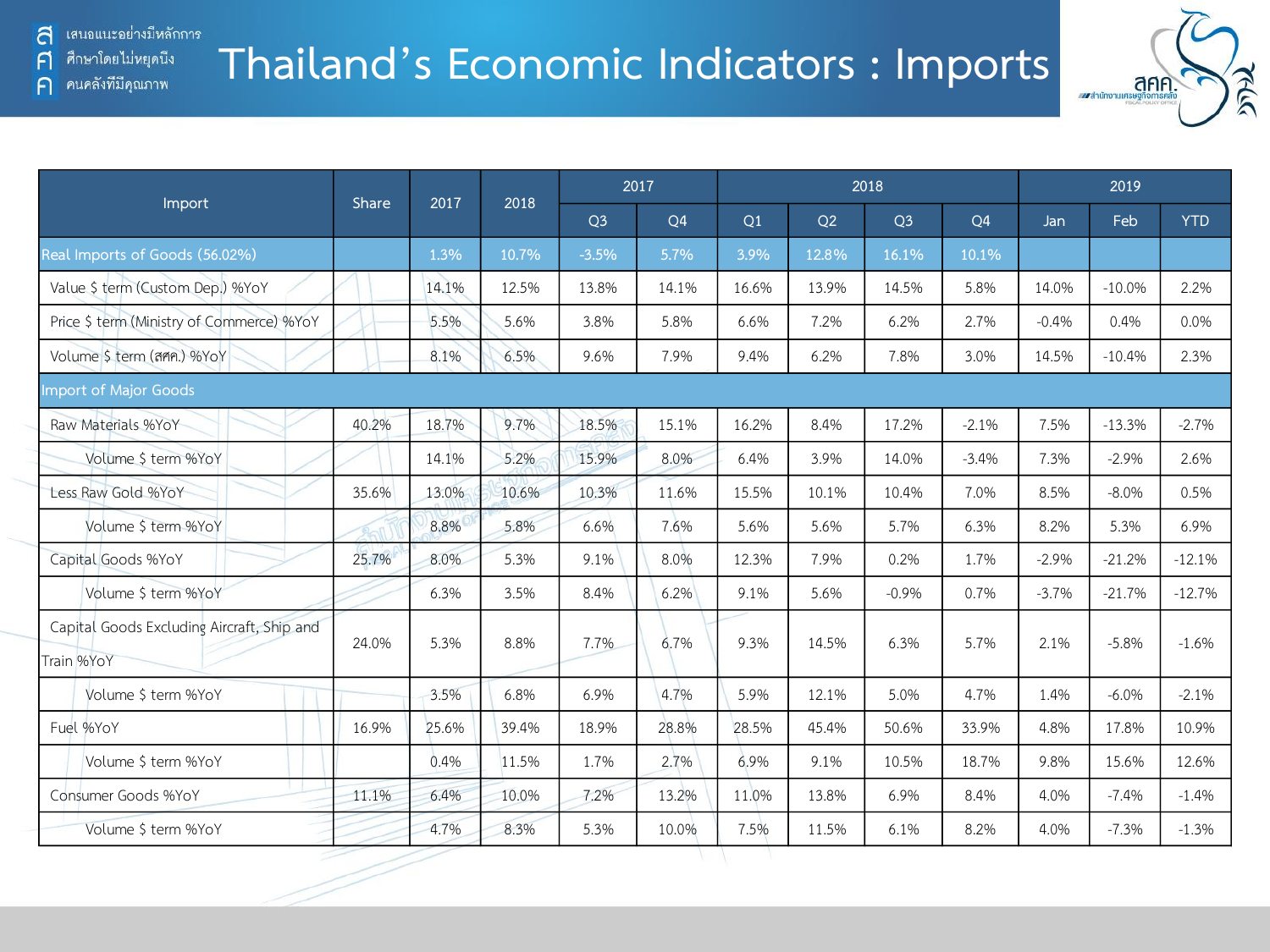



| Growth rate: %YoY                              | 2017  |      |                |                | 2017           |                |                |                | 2018           |                |         | 2019           |            |
|------------------------------------------------|-------|------|----------------|----------------|----------------|----------------|----------------|----------------|----------------|----------------|---------|----------------|------------|
| (Share of GDP)                                 |       | 2018 | Q <sub>1</sub> | Q <sub>2</sub> | Q <sub>3</sub> | Q <sub>4</sub> | Q <sub>1</sub> | Q <sub>2</sub> | Q <sub>3</sub> | Q <sub>4</sub> | Jan     | Feb            | <b>YTD</b> |
| Agri-sector production (6.3%)                  | 3.7%  | 5.0% | 6.0%           | 15.9%          | 7.1%           | $-4.5%$        | 6.5%           | 10.0%          | 2.7%           | 1.4%           |         |                | 5.0%       |
| Non-agri-sector production (94.5%)             | 4.1%  | 4.0% | 3.2%           | 3.0%           | 4.3%           | 5.0%           | 4.8%           | 4.2%           | 3.2%           | 4.0%           |         | <b>College</b> | 4.0%       |
| Manufacturing production (27.4%)               | 2.9%  | 3.0% | 1.9%           | 1.0%           | 4.3%           | 3.5%           | 3.8%           | 3.2%           | 1.6%           | 3.3%           |         |                | 3.0%       |
| - Hotels and restaurants (5.8%)                | 10.6% | 7.9% | 5.1%           | 7.0%           | 9.4%           | 16.5%          | 13.1%          | 8.8%           | 4.1%           | 5.3%           |         | <b>College</b> | 7.9%       |
| Agricultural products (%YoY)                   | 7.0%  | 6.8% | 7.4%           | 16.6%          | 16.9%          | $-2.3%$        | 11.0%          | 10.8%          | 2.7%           | 4.0%           | 5.2%    | 3.2%           | 4.2%       |
| Thai Industries Sentiment Index (TISI) (level) | 86.3  | 91.6 | 87.0           | 85.5           | 85.2           | 87.3           | 90.5           | 90.3           | 92.4           | 93.2           | 93.8    | 95.6           | 94.7       |
| Number of foreign inbound tourists (%YoY)      | 9.4%  | 7.5% | 2.0%           | 9.0%           | 7.7%           | 20.2%          | 15.5%          | 8.4%           | 1.9%           | 4.3%           | 4.9%    | 0.2%           | 2.5%       |
| %gog SA / %mom SA                              |       |      | 9.7%           | 5.8%           | 3.6%           | 1.0%           | 4.1%           | $-0.6%$        | $-2.5%$        | 3.9%           | $-1.4%$ | $-1.6%$        |            |